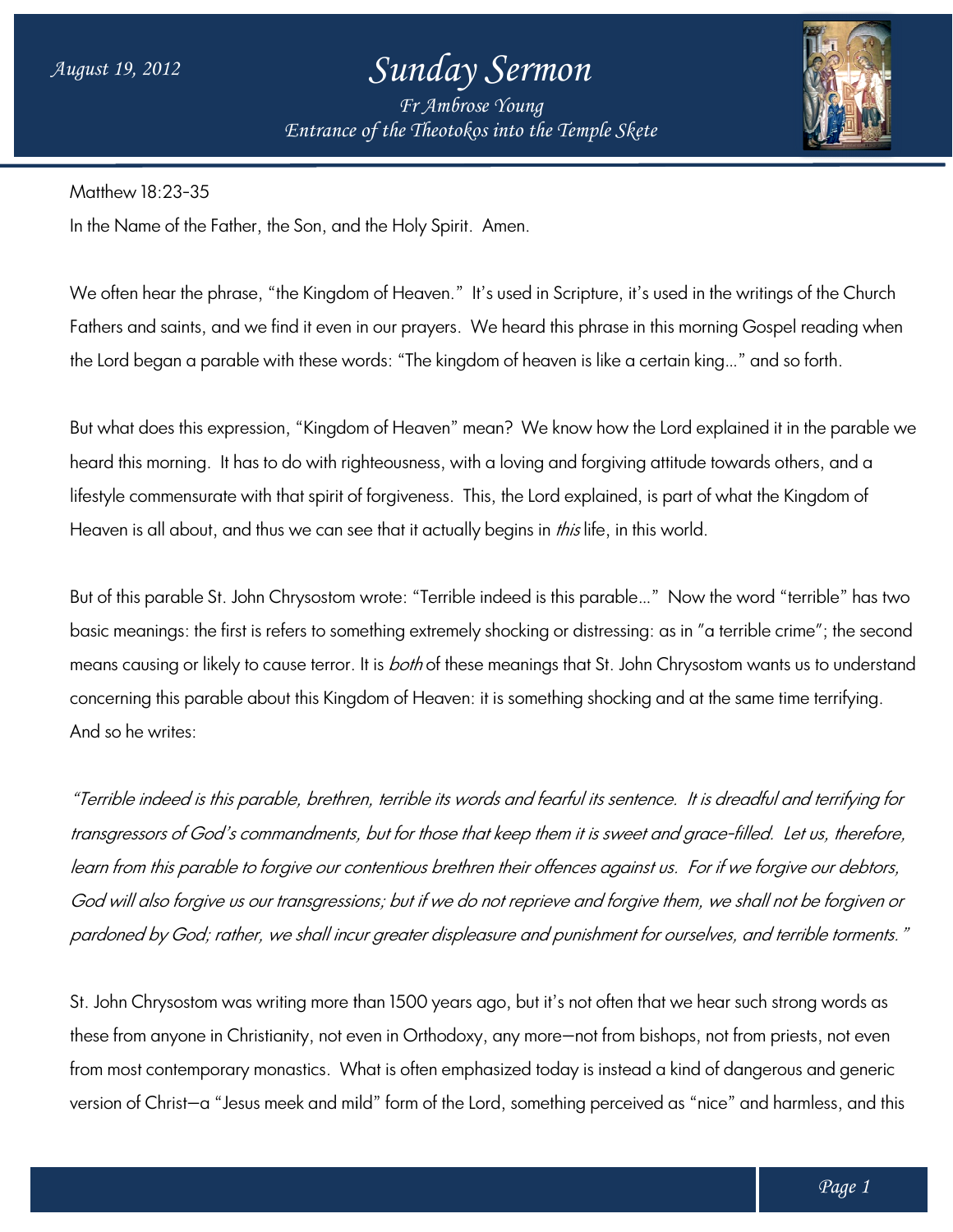## *Entrance of the Theotokos Entrance of into the Temple Skete Sunday Sermon Fr Ambrose Young*



has enabled us in this culture to "take it or leave it" in terms of the Lord's commandments. But the actual fact is that has enabled us in this culture to "take it or leave it" in terms of the Lord's commandments. But the actuc<br>the Lord *did* have some stern and sometimes frightening things to say. And this parable is one of them.

St. John Chrysostom isn't called "the Golden Tongued One" for nothing. His great sermons, all of which have long been translated into English, and his important commentaries on much of Holy Scripture, are pretty much ignored been translated into English, and his important commentaries on much of Holy Scripture, are pretty much ignored<br>today. We serve his Divine Liturgy—rightly called "the Liturgy of St. John Chrysostom"—and we observe his feas day, but you will find it hard to locate anyone who knows much of anything about his life, much less his writings, and this is a great pity. We need so badly the clear-headed and firm teaching of such pastors today. ing things to say. And this parable is one of them.<br>d One" for nothing. His great sermons, all of which have loi<br>entaries on much of Holy Scripture, are pretty much ignored<br>e Liturgy of St. John Chrysostom"—and we observe

Continuing his commentary on this morning's parable, St. John observes that although "the ge gentle Lord converses with us in this life, arranging our affairs in the midst of angels", the time will come for judgment, when the Lord will look deeply into our hearts and consciences, for "each and every man [will be] exposed and rebuked by his own conscience; [and] by some judicial reckoning everyone [will be] examined concerning what he has done, and thus brought to a salutary awareness of his deeds…" inuing his commentary on this morning's parable, St. John observes that although "the gentle Lord conve<br>us in this life, arranging our affairs in the midst of angels", the time will come for judgment, when the Lor<br>deeply i

This "reckoning", this "judging", will take place for all of us, and the Second Person of the Blessed Blessed Trinity will This "reckoning", this "judging", will take place for all of us, and the Second Person of the Blessed Trinity will<br>preside over this reckoning, when we give account for the life, the opportunities, and the graces He gave u St. John also says:

"*We and all men are debtors in the sum of ten thousand talents"* he says. Now, in today's monetary value that would be the equivalent of 160 years of daily labor or salary! So, "*We and all men are debtors in the sum of ten* thousand talents, because we have received many good things from God and we ought to love Him greatly, yet instead we sin against Him."

The Lord's parable ends with this emphatic and sobering warning to us: "So likewise shall My heavenly Father do The Lord's parable ends with this emphatic and sobering warning to us: "So likewise shall My heavenly<br>also unto you, if ye from your hearts forgive not every one his brother their trespasses."